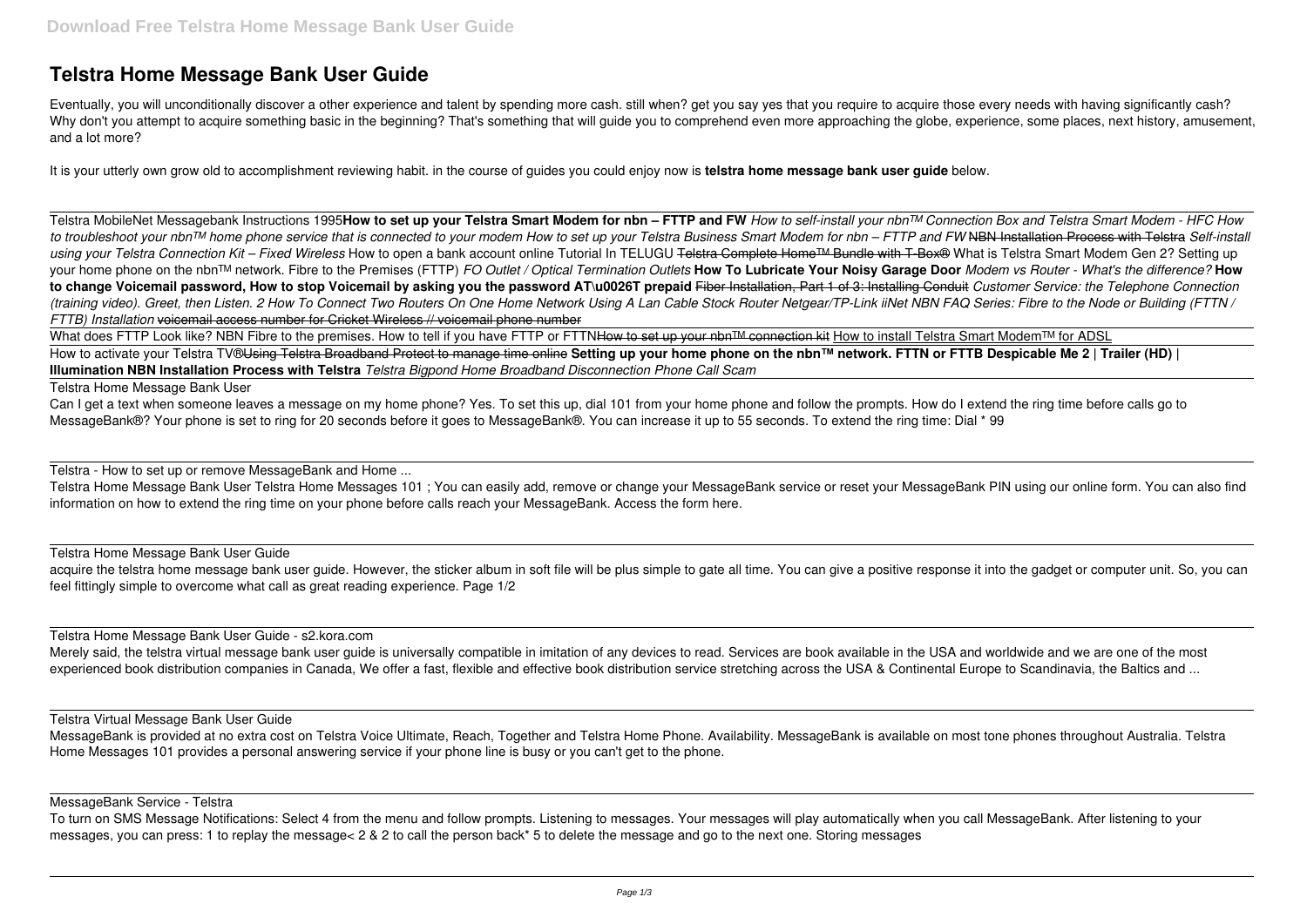Set up Telstra MessageBank® on your phone

I have home messages 101 on my business landline and I've call forwarded to my home landline number. From the home landline number I can't retrieve messages from message bank. Any ideas? - 867210

Home messages - Telstra Crowdsupport - 867210

To activate or cancel hang-up messages: Call 101 or hold down the 1 key on your Telstra mobile; You'll hear any new voice messages first, then go to the MessageBank® main menu; Press 3 for Mailbox Setup; Press 5 for Other Mailbox Options; Press 6 for Hang-up Messages; Follow the prompts to turn it on or off

I had this and disabling message bank from my end didn't work. Got onto chat who couldn't fix it but then got transferred to technical support who was able to remove message bank entirely which immediately brought back normal dial tone . I could then use the answering machine in my uniden .

Set up MessageBank, call forwarding and extended ... - Telstra

If I have helped you, a "Like" would be appreciated. If my advice is a solution, please acknowledge it. I'm not a Telstra employee. 50 + years exp. in radio comms., eg mobile phones since 1963, two-way radios, base stations, antennas & pagers.

How can I remove Message Bank from my landline? - Telstra ...

A guide to Telstra services that work on various home phones Home Features User Guide (PDF, 1.77MB) User guides for specific model home phones . Current model home phone user guides. Telstra Call Guardian 302 Corded Phone; Telstra Call Guardian 301 MKII Cordless Phone with Answering Machine; Telstra Call Guardian 301 MKII Additional Handset

TELSTRA V850A USER MANUAL Pdf Download | ManualsLib Australia's #1 Broadband Provider with plans available across NBN, ADSL2+, Naked DSL, VoIP, Home Phone and 4G Mobile as well as Corporate & Business Internet solutions. Join Internode today!

Telstra – Home Phone User Guides – Support

Message Bank Call Back If you'd like to use our Message Bank make call back services after 13 October, simply SMS +61101. I think it's because the #101# USSD code is being retired along with the other USSD codes – replacement is to SMS +61101 instead. #101# triggers the call back currently. Found this from waaay back in October 2009 :-)

message bank - Telstra CrowdSupport - 850759 I am not able to phone message bank (25/5/20) from my home phone, I only get an engaged signal. Is anyone else having the same problem? - 878884

Message Bank - Telstra CrowdSupport - 878884

You can also get a text message sent to your Telstra mobile when someone leaves you a new message. To turn on SMS Message Notifications: 1 0 1 select 2 from the menu Follow prompts If you use dialup internet access, make sure you clear your MessageBank messages first. Your phone will ring for 20 seconds before Telstra Home Messages 101 takes the call. You can change this delay to any interval, from

What else can your home or business phone do?

PAYPHONE The caller is ringing from a payphone NEW VOICEMAIL There is new voicemail message on Telstra Home Messages 101® or MessageBank®. NOT AVAILABLE There is no line or the handset is out of range from the telephone base. -OR- If one handset is already viewing the call log and another handset attempts to review it. Page 8: Telstra V850A Base

Australia's Best Broadband Provider | Internode NBN